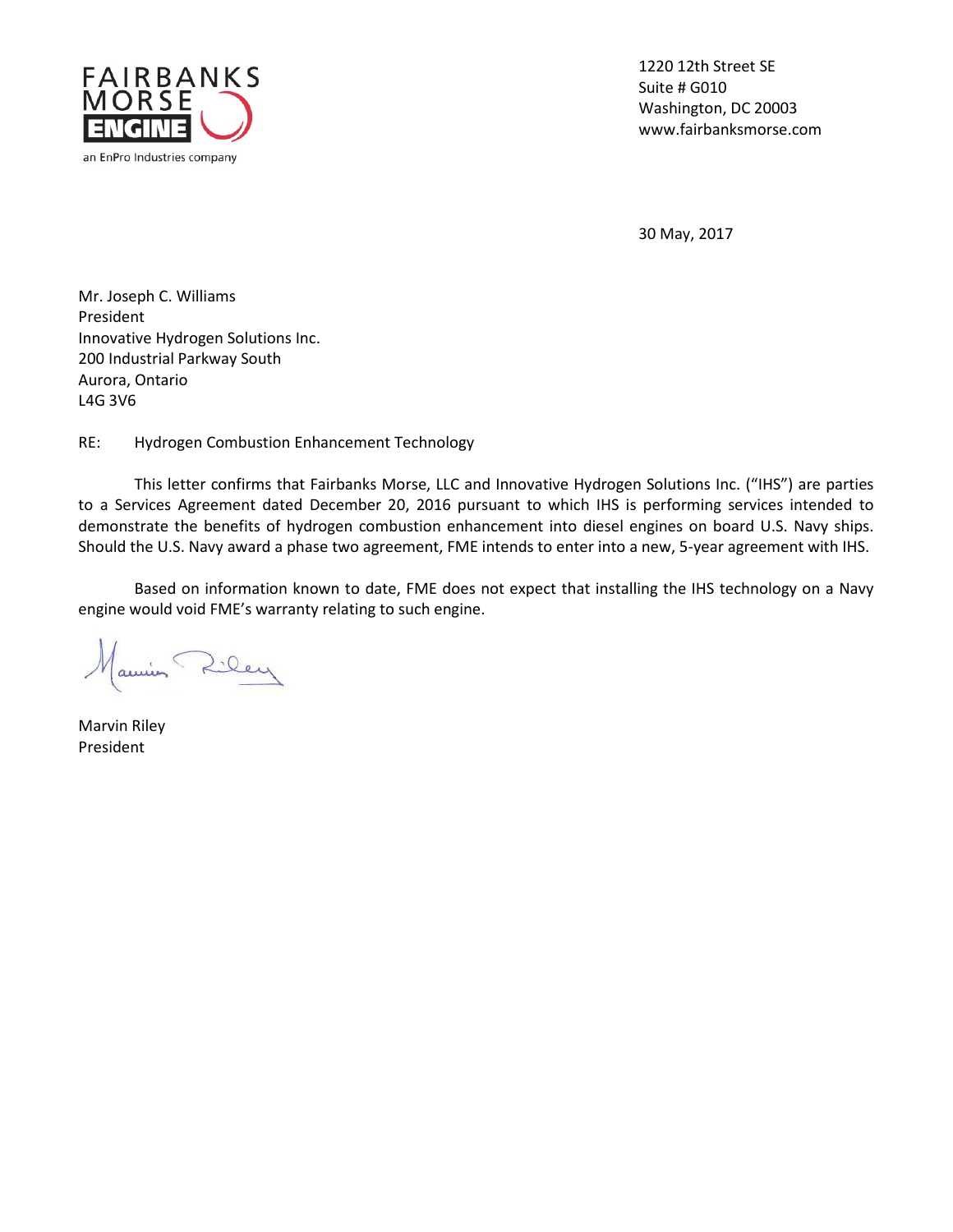

Caterpillar Inc. 100 NE Adams St Peoria, IL 61629 USA

July 11, 2017

To Whom It May Concern,

Caterpillar Inc.'s position on the use of after-market products is as follows:

When auxiliary devices, accessories and/or consumables (filters, oil and fuel additives, etc.) made by other manufacturers are installed and used on Caterpillar products, the Caterpillar warranty is not affected simply because of their use. The Caterpillar warranty continues to cover defects caused by our material or workmanship. Failures resulting from the usage of other manufacturer's products are not Caterpillar factory defects and therefore, are not covered by Caterpillar warranty.

In addition to the above, we must also inform you that Caterpillar Inc. does not authorize the use of its trade name or trademark in a manner which implies our endorsement of these after-market products.

**Regards** 

Clif Kirby **Global Warranty** Caterpillar Inc.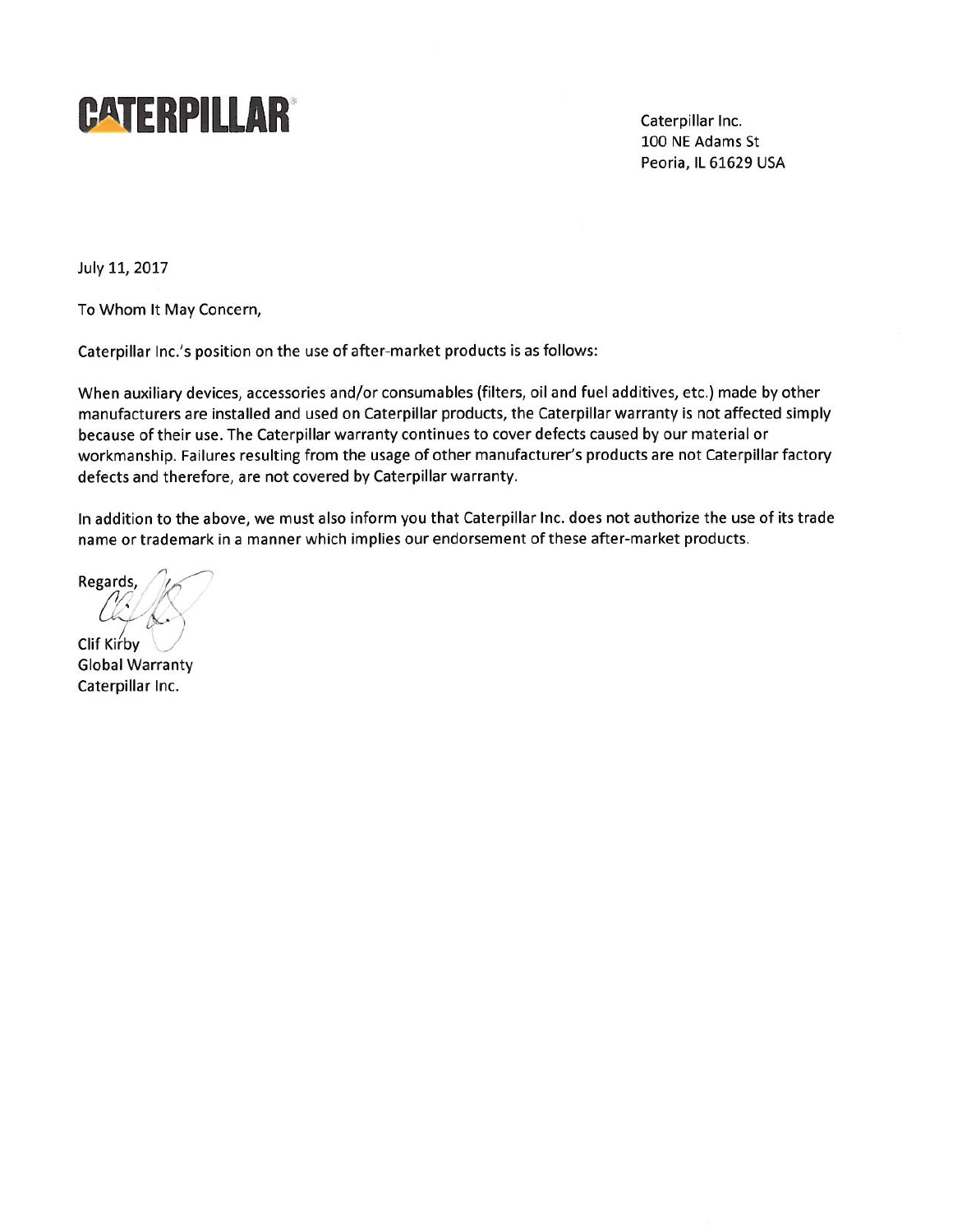

-------Original Message-------

To: support.web@cummins.com Cc: engines@cummins.com Subject: Warranty

### **Are warranties voided if a hydrogen injection unit is added?**

Good afternoon:

Aftermarket parts don't necessarily void the warranty. It all depends on the root cause. If the root cause of the failure is the aftermarket part, it would void the warranty for that repair. If the root cause was another part, the warranty would still be intact.

Thank you for contacting Cummins.

#### Mark

Customer Care Representative

If we have misunderstood the information in your communication or you have additional questions please feel free to respond to our support staff by emailing **powermaster@cummins.com** or call Monday through Friday, 7 a.m. to 7 p.m. ET at **1-800-DIESELS** (**1-800-343-7357**). If you are located outside of North America, you can reach us at **812-377-3000**.

For authorized service center locations please visit: **http://locator.cummins.com** Cummins.com Everytime.cummins.com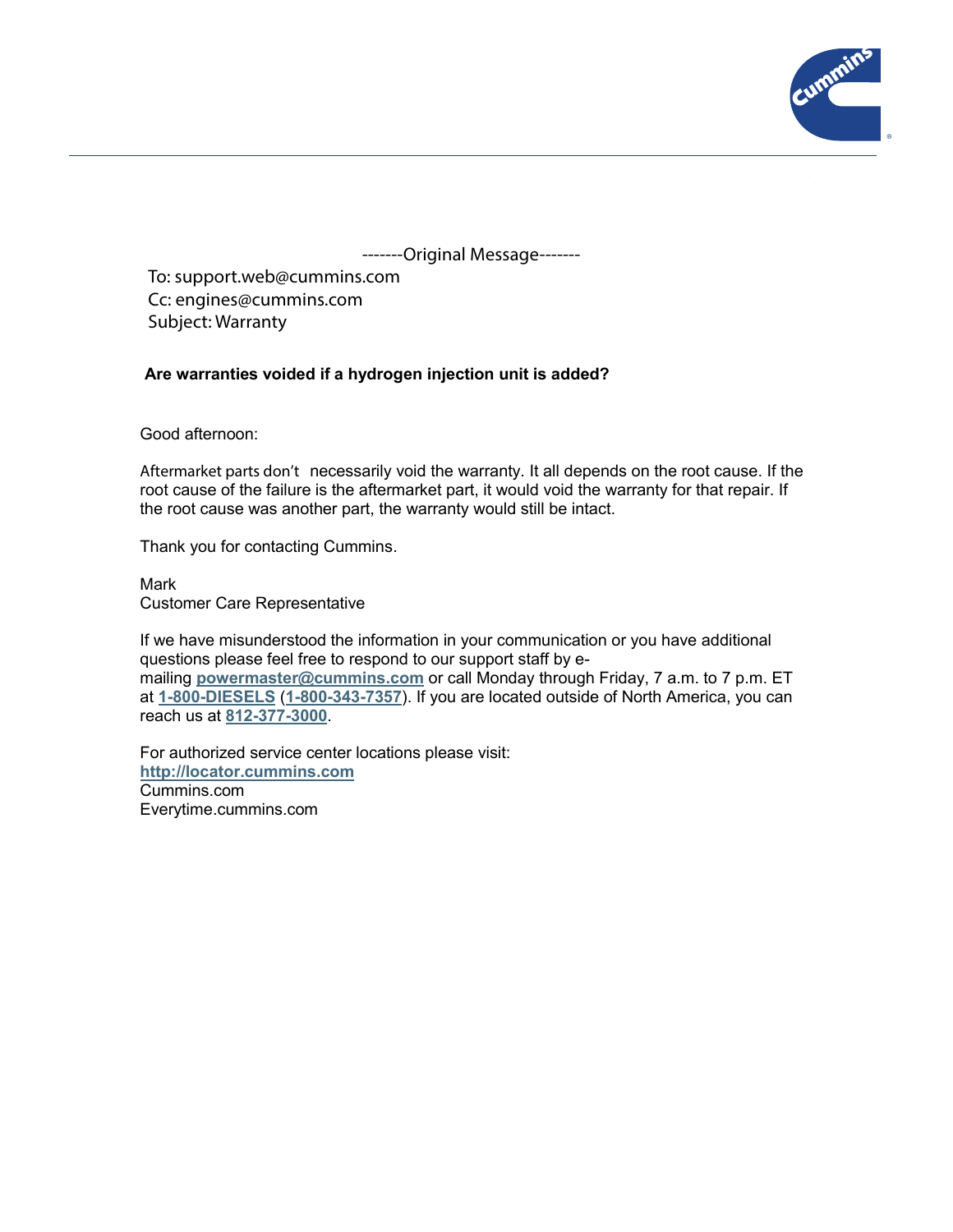

Detroit Diesel Corporation 13400 Outer Drive, West Detroit, Michigan 48239-4001 Telephone: 313-592-5000

October 30, 2017

Innovative Hydrogen Solutions 200 Industrial Parkway S. Aurora, Ontario Canada L4G 3V6 Mr. Joe Williams President

Dear Mr. Williams:

As a matter of policy, Detroit Diesel Corporation does not approve or disapprove of the use of any aftermarket fuel additive, oil additive, emissions system or performance/fuel economy enhancing device. The Detroit Diesel standard limited engine warranty and extended service coverage will not be affected by the employment of the IHS Hydrogen Electroliser. However, if an engine failure is attributed to the use of the Hydrogen Electroliser, the repairs would not be covered under warranty or extended service coverage.

Sincerely,

Mark Dumme

Mark G. Summers Senior Manager Bus, Coach & Emergency Vehicle Product Support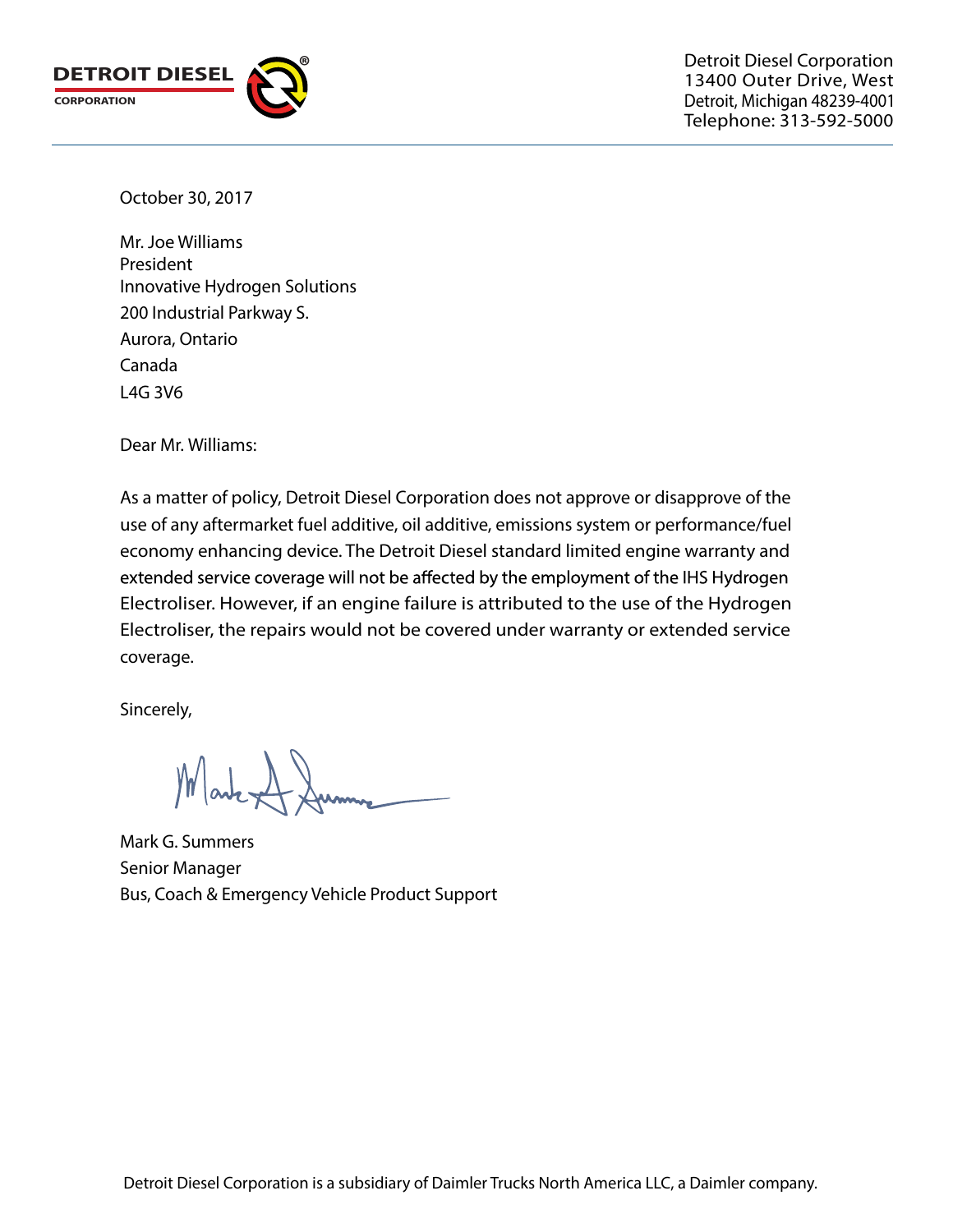

'It is the policy of Electromotive Diesel (EMD) to manufacture engines that operate satisfactorily on good quality commercial fuels that are regularly provided by the petroleum industry and meet the requirements of this maintenance instruction. As a result, EMD does not recommend the use of supplementary fuel additives marketed under such designations as conditioners, combustion enhancers, smoke suppressants, or graphitizers.

EMD warranty does not cover the effects of the use of specific fuel or additives. EMD warranty cover only EMD materials and workmanship. If a failure arises as a result of using a specific fuel or fuel additive, it is the responsibility of the fuel or additive supplier and/or the customer to accept the costs incurred.

There is a variety of fuel additivies offered on the market today covering a wide range of claims including fuel consumption improvements and/or emission benefits. In some instances such additives may prove beneficial, while in other cases they may promote specific problems. The evaluation of such additives to establish their actual performance characteristics requires extensive laboratory screening, short-term performace tests, and long-term durablity evaluation. Such a multitude of potential additive tests cannot be realistically justifies by EMD since they would impose extensive costs as well deter from priority test programs critical to its product line.

Because there are a large number of companies that market fuel additive products, as well as high internal costs to fully evaluate performance characteristics, EMD is not able to endorse any of these products for use by customers. If a customers intend to use any additive product, it is their responsibility to fully evaluate the product."

Craig A. McKeen - Aftermarket Sales Manager

Electro-Motive Diesel, Inc. 9301 W. 55th Street LaGrange, IL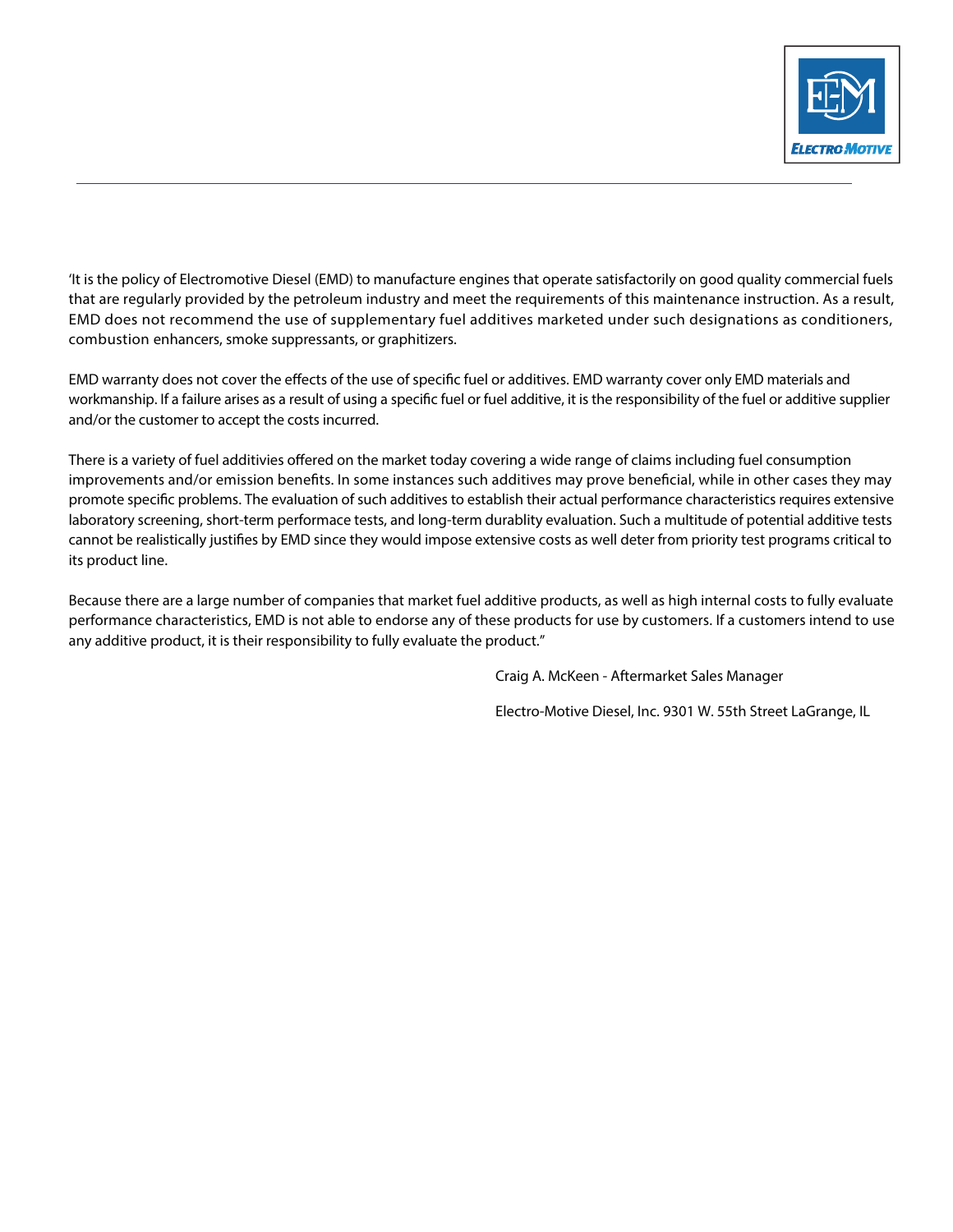

"John Deere product warranty only covers defects in material and workmanship as manufactured and sold by John Deere. Failures caused by the use of biodiesel fuels or other fuel additives are not defects of workmanship and/or material as supplied by John Deere, and cannot be compensated under John Deere warranty. John Deere oils are quality blended, so additives are neither required nor recommended. The use of an additive will not automatically void the warranty, but if the additive is found to cause a failure, that would not be compensated under warranty. Deere does have biodiesel fuel conditioners that we recommend to use. We do not recommend additives for oil."

Werner Steinbeck Customer Contact Center - Agriculture Email: Steinbeckwerner@johndeere.com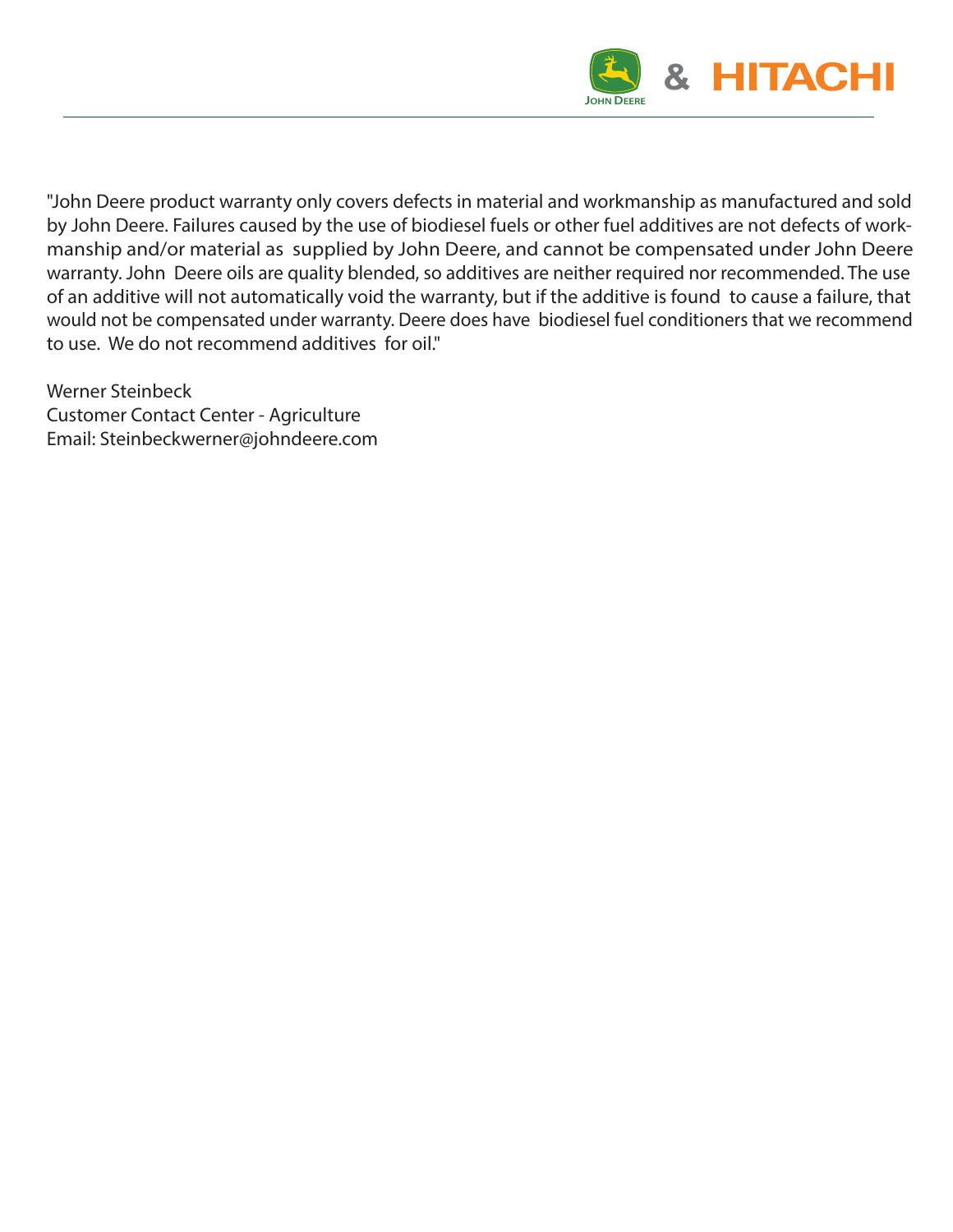

Komatsu America Corp. Suite-1-100, 1701 West Golf Road P.O. Box 5049 Rolling Meadows, Illinois 60008 Tel: (847) 437-5800

# **OEM Warranty - Third - Party Supplier Product Installed or Used with Komatsu Product**

Dear Customer:

If an attachment, accessory, part, consumable or other product of a third-party supplier is installed on or used with a Komatsu product, Komatsu America Corp. will continue to honor its original equipment manufacturer warranty on the Komatsu product itself. Komatsu America Corp. will deny a warranty claim on Komatsu product, however, if the claimed defect resulted from the installation of use of the product of the third-party supplier. If you have any questions, please contact us.

 Thank you for your business. Regards, Tony Robson Regards, Tony Robson

 $\overline{\phantom{0}}$ 

Director, Construction Customer Supprt Komatsu Americal Corp.

5-28-11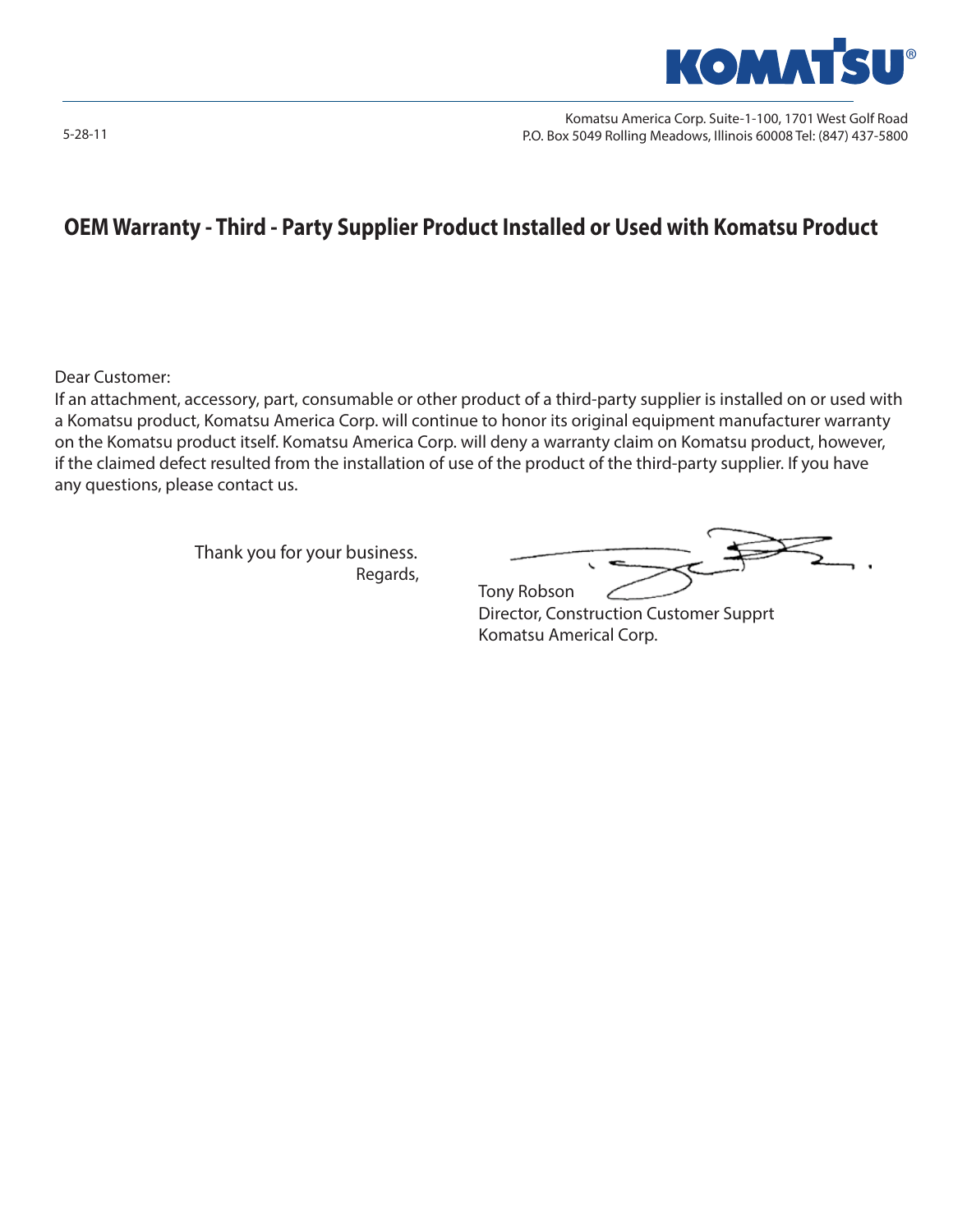

July 13, 2017

To respond to your inquiry regarding warranty coverage and aftermarket equipment installed after the unit leaves are factory, warranty coverage for the vehicle is not voided simply because the equipment is in place. However, our New Vehicle and Purchased Coverage Warranty certificates do state: "Any vehicle or vehicle system repaired, altered, or inspected in any way, so as to adversely affect, in Mack Trucks' sole judgment, its stability, durability, or reliability, is not covered." Hence, if a failure, damage or compliance issue occurs that is directly attributable to an additive, Mack Trucks would decline warranty participation.

Sincerely,

Num Luces

Vince Lindley

Director, Warranty and Technical Support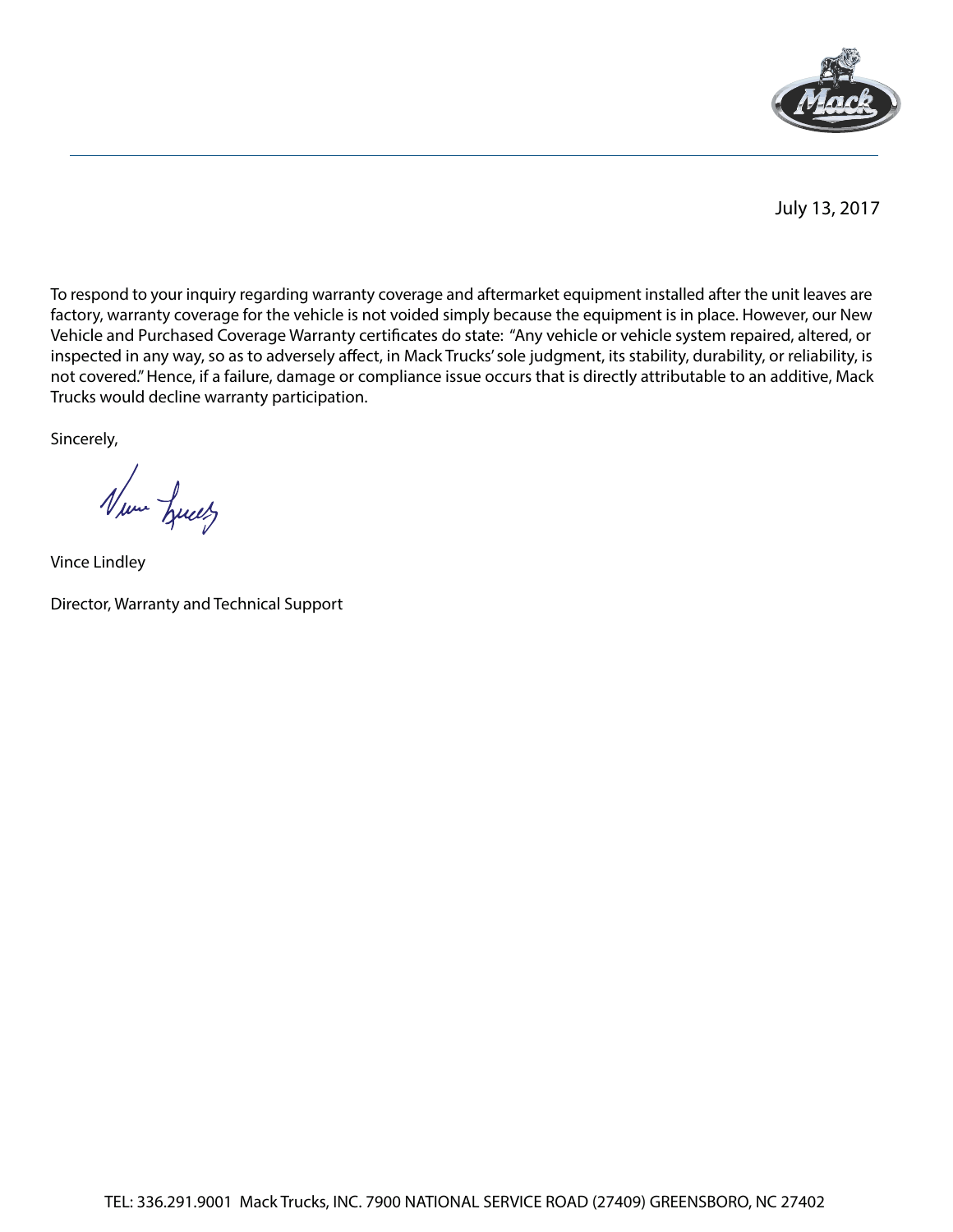



## **WARRANTY COVERAGE**

## **5.4 WARRANTY COVERAGE ON MODIFICATIONS, ADDITIVES, OR SPECIAL EQUIPMENT**

Warranty coverage will not be voided by the installation or use of special equipment, additives or other chemicals designed to improve vehicle performance, non-International® parts, or by the modification of any part of the vehicle. **HOWEVER, IF THE USE OF SUCH DEVICES, MODIFICATIONS OR ADDITIVES CAUSES A FAILURE, THE COST TO REPAIR OR REPLACE THE FAILED PART OR COMPONENT IS NOT REIMBURSABLE.**

Changes from the original lineset equipment will void warranty for that component (unless directed by Navistar.)

**Bryan Fresse** Product Warranty Manager

**Navistar, Inc**

2701 Navistar Drive Lisle, IL 60532 P: (800) 336-4500 option 5-1 E: Bryan.Fresse@Navistar.com